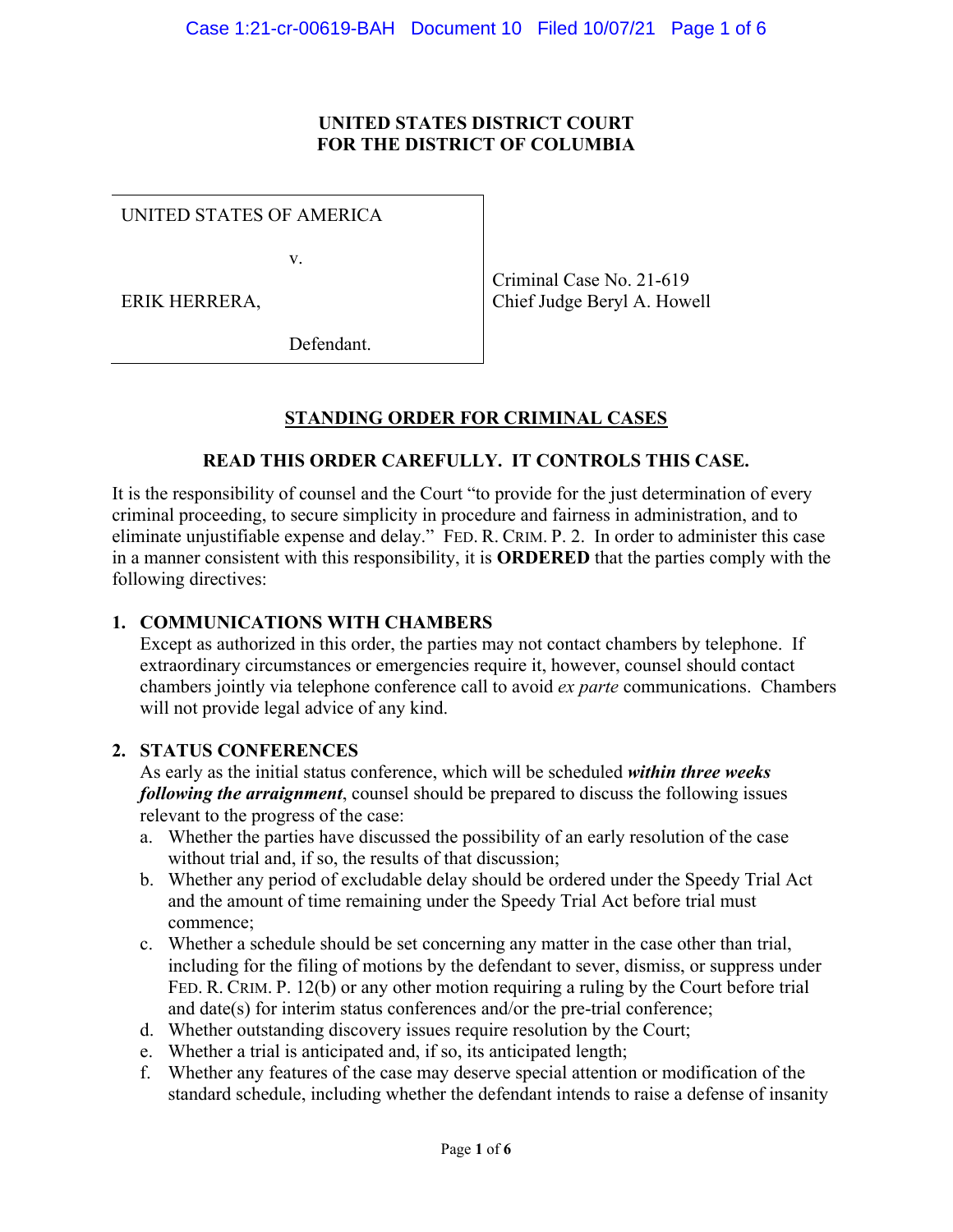or public authority; whether the government has requested notice of alibi by the defendant and, if so, whether the defendant has timely responded; and

g. Any other matters relevant to the progress or resolution of the case.

# **4. INTERPRETIVE SERVICES**

Counsel shall notify the Courtroom Deputy Clerk at least *five days in advance* of any status conference, motions hearing, plea or trial if the defendant or any witness will require interpretative services provided by the Court.

### **5. SEALED SUBMISSIONS**

- a. Courtesy Copies. Parties must deliver a courtesy copy to chambers of any sealed submission on the day it is filed with the Court to avoid any delay in receiving notice of the sealed matter.
- b. Motions to Seal Relying on Protective Orders. Parties may not rely solely on designation under a protective order to file documents under seal. Even when a protective order has been issued in a case, the Court cannot abdicate its responsibility to determine whether filings should be made available to the public, applying the test articulated in *United States v. Hubbard*, 650 F.2d 293 (D.C. Cir. 1980). Before moving to file under seal materials subject to a protective order, the moving party must confer with the opposing party and provide the results of that conferral process in the motion to seal, as well as analysis of the relevant *Hubbard* factors warranting sealing, to ensure that any requested sealing is appropriate under *Hubbard*.

## **6. FILING GUIDELINES**

- a. Courtesy Copies. Counsel shall provide Chambers, not the Clerk's Office, with a printed courtesy copy, with ECF headers, of any electronic submission that, along with exhibits, numbers fifty (50) pages or more in total length. Such courtesy copies shall be in binders, three-hole punched, with double-sided pages. Exhibits shall be tabbed for ease of reference.
- b. Exhibit Index. Each submission that attaches more than one exhibit shall contain an index of exhibits. Exhibits shall be edited properly to exclude irrelevant material and to direct the Court's attention to the pertinent portions.
- c. Attachments. Each attachment to a filing (e.g., supporting memorandum, each exhibit, each affidavit, and proposed order) must be filed as a separate PDF and appropriately labeled in ECF. If the attachment has its own pagination, it should be a separate attachment.

# **7. MOTIONS FOR EXTENSION OF TIME OR RESCHEDULING HEARING**

Motions for extensions of time or for continuances of Court proceedings are strongly discouraged. The parties should work within the time frames set by Court order.

- a. Timing and content. When good cause is present, the Court will consider a motion for an extension of time that is filed *at least 4 business days prior* to the deadline the motion is seeking to extend or the scheduled hearing date<sup>3</sup>; and states:
	- i. the original date of the deadline the motion is seeking to extend or the scheduled hearing date;

<sup>&</sup>lt;sup>3</sup> In the event of an emergency, the four-day rule may be waived, but counsel must still file a motion in writing.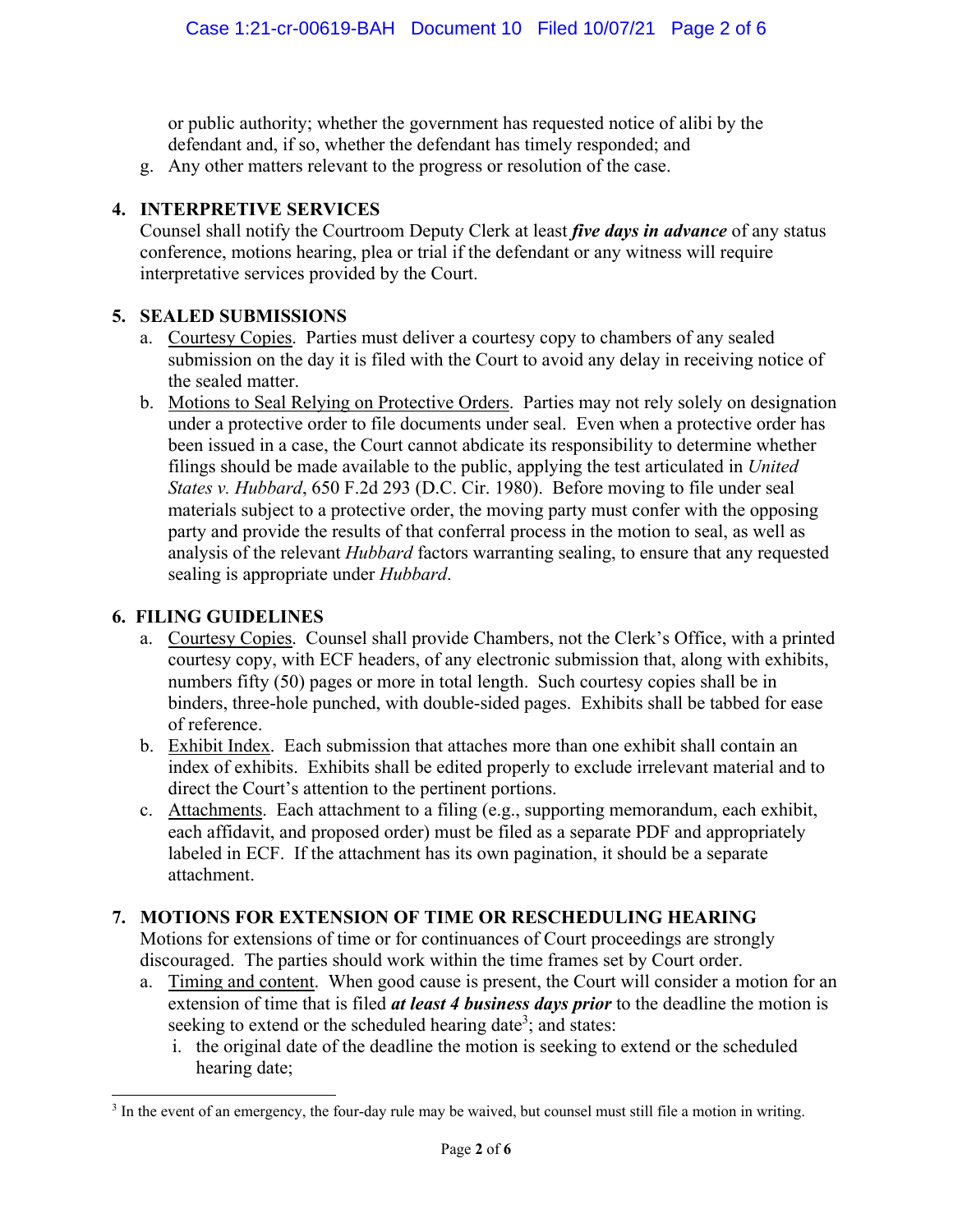- ii. the number of previous extensions of time or continuances granted to each party;
- iii. the good cause supporting the motion;
- iv. the effect that the granting of the motion will have on existing deadlines;
- v. for motions, suggested deadlines (reached in consultation with the opposing party) for the filing of any opposition and reply papers; for continuances, three alternative dates and times that are convenient to all parties; and
- vi. the opposing party's position on the motion, including any reasons given for refusing to consent.
- b. Opposition. A party opposing a motion for an extension of time must file**, by 5:00 PM the day after the motion is filed, the party's reasons for opposing the motion.** If no such explanation is provided to the Court within this time frame, the motion shall be deemed conceded.

### **8. DISCLOSURE OBLIGATIONS**

Pursuant to the Due Process Protections Act, the Court **ORDERS** that all government counsel shall review their disclosure obligations under *Brady v. Maryland*, 373 U.S. 83 (1963), and its progeny, as set forth in Local Criminal Rule 5.1, and comply with those provisions. The failure to comply could result in dismissal of the indictment or information, dismissal of individual charges, exclusion of government evidence or witnesses, continuances, Bar discipline, or any other remedy that is just under the circumstances.

### **9. PLEA HEARINGS**

*At least 5 business days,* as defined by FED. R. CIV. P. 6(a), before the hearing, counsel must submit to the Court:

- a. the written plea agreement or an outline of the agreement if it has not been reduced to writing, and –
	- i. specification of the type of agreement under FED. R. CRIM. P. 11(c); and
	- ii. for any plea agreement that includes a nonbinding recommendation, under FED. R. CRIM. P.  $11(c)(1)(B)$  or a binding sentencing range, under FED. R. CRIM. P.  $11(c)(1)(C)$ , that is outside the applicable guideline range, a statement setting forth with specificity the justifiable reasons for a sentence that is outside the applicable range, *see* 18 U.S.C. § 3553(c); *Guidelines Manual* §6B1.2(b), (c);
- b. any superseding indictment or new information, if applicable;
- c. for each count to which the defendant intends to plead guilty:
	- i. the elements of the offense;
	- ii. the factual proffer the defendant is prepared to acknowledge;
	- iii. the applicable statutory minimum (if applicable) and maximum penalty;
	- iv. the estimated applicable Guideline offense level and range; and
- d. if the defendant is not a United States citizen, written notice as to whether the defendant will be pleading guilty to an "aggravated felony" as defined by 8 U.S.C. § 1101(a), which would subject the defendant to mandatory deportation.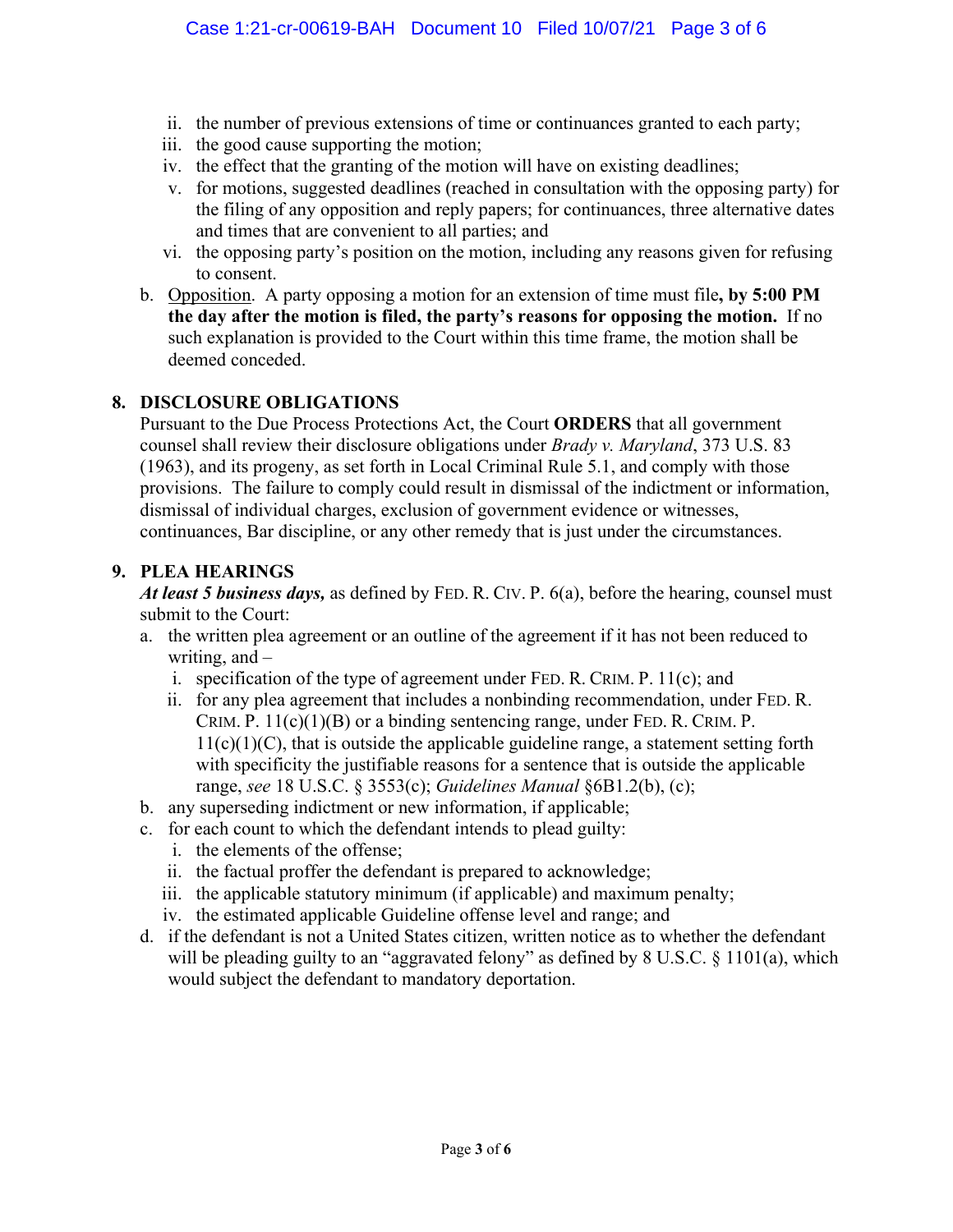### **10. JOINT PRETRIAL STATEMENT**

In order "to provide a fair and expeditious trial," FED. R. CRIM. P. 17.1, a pretrial conference will be scheduled at least two weeks before the date set for trial. The parties must file with the Court *at least 10 business days before the pretrial conference,* unless a different time is set by the Court, a Joint Pretrial Statement that contains the contents set out below. The parties shall also submit an electronic copy of the Joint Pretrial Statement in Microsoft Word format, including attachments and exhibits thereto, by email to Howell Chambers@dcd.uscourts.gov.

- a. written statements (i) by the government setting forth the terms of any plea offer made to the defendant and the date such offer was made and lapsed; and (ii) by defense counsel indicating (1) the dates on which the terms of any plea offer were communicated to defendant and rejected, *see Missouri v. Frye*, 132 S. Ct. 1399, 1408 (2012) ("[D]efense counsel has a duty to communicate formal offers from the prosecution to accept a plea on terms and conditions that may be favorable to the accused."), and (2) the potential sentencing exposure communicated by the defense counsel to defendant and the date on which such communication occurred, *see United States v. Rashad*, 331 F.3d 908, 912 (D.C. Cir. 2003);
- b. a one-paragraph joint statement of the case for the Court to read to prospective jurors;
- c. proposed *voir dire* questions that include:
	- i. the *voir dire* questions on which the parties agree; and
	- ii. the *voir dire* questions on which the parties disagree, with specific objections noted below each disputed question and supporting legal authority (if any);
- d. the text of proposed jury instructions, which are formatted so that each instruction begins on a new page, and indicate:
	- i. the instructions to which the parties agree;
	- ii. the instructions to which the parties disagree, with specific objections noted below each disputed instruction and supporting legal authority (if any); and the proposed instruction's source (e.g., the Red Book, Matthew Bender's Federal Jury Instructions) or, for modified or new instructions, its supporting legal authority (e.g., *United States v. Taylor*, 997 F.2d 1551, 1555-6 (D.C. Cir. 1993));
- e. a list of expert witnesses, accompanied by a brief description of each witness' area of expertise and expected testimony, followed by specific objections (if any) to each witness;
- f. a list of any motions *in limine* to address issues the parties reasonably anticipate will arise at trial (*see infra* **¶ 9 regarding timing of filing motions** *in limine*);
- g. a list of prior convictions that the government intends to use for impeachment or any other purpose, followed by specific objections (if any) to that use;
- h. a list of exhibits that the government intends to offer during trial, with a brief description of each exhibit;
- i. any stipulations executed or anticipated to be executed; and
- j. a proposed verdict form that includes a date and signature line for the jury foreperson, as well as proposed special interrogatories (if any).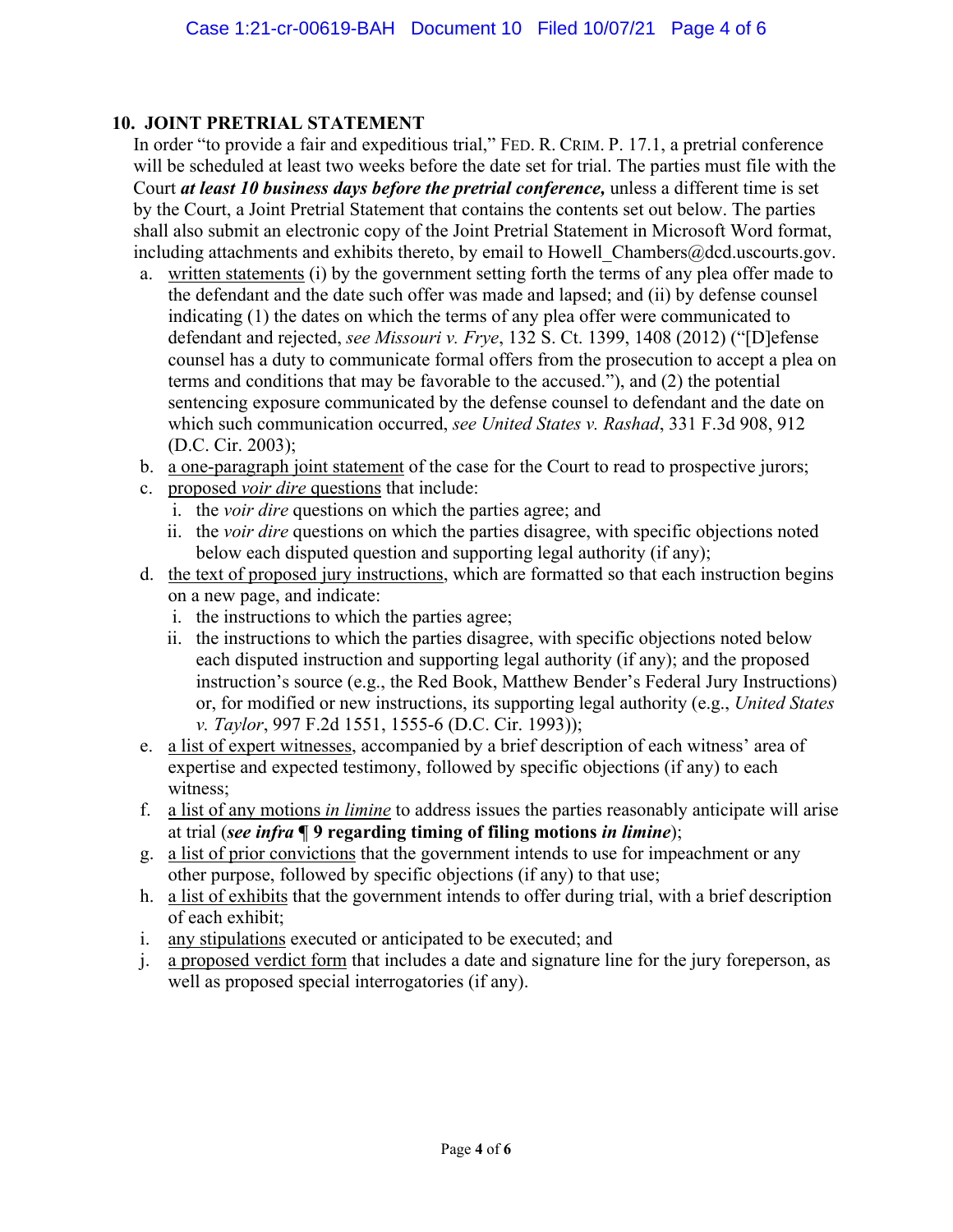### **11**. **MOTIONS IN LIMINE**

- a. Timing.Motions *in limine* shall be *fully briefed at the time of the pretrial conference*. Accordingly, the moving party's motion *in limine* and supporting memorandum shall be filed and served upon the opposing party no later than the date of filing the Joint Pretrial Statement. The opposition shall be filed and served upon the moving party *within 5 days* of service of the motion *in limine*. Any reply shall be due *within 2 days* of service of the opposition.
- b. Oral Argument. Oral argument on motions *in limine*, if necessary, shall occur at the Pretrial Conference.
- c. Tardy Motions. The Court will entertain late motions for which there is a *compelling* explanation if filed at least *8 days prior* to the date set for jury selection. Oppositions to late motions must be filed at least *5 days prior* to jury selection, and replies must be filed at least *4 days prior* to jury selection.

#### **12**. **RECORDINGS**

If there are recordings to be used in this case, counsel for both sides shall resolve any disputes between any alleged inaccuracy of the transcripts and the recordings. If it proves impossible for counsel to resolve the dispute, they shall so advise the Court *at least four days before* trial so that the dispute may be resolved without causing any delay in the trial and concomitant inconvenience to the jury.

### **13**. **TRIAL PROCEDURES**

- a. Pretrial Order. Following the final pretrial conference and before the trial, the Court will issue a final trial order that sets out the schedule and other general courtroom rules.
- b. Jurors. The names and personal information of prospective and sitting jurors in any trial of this matter shall be kept confidential and not disclosed outside of open court, except upon order of the Court. *See*, D.D.C. JURY SELECTION PLAN, § K.1, available at https://www.dcd.uscourts.gov/sites/dcd/files/JurySelectionPlanReviewed2015.pdf. Counsel and parties are cautioned that violation of this directive may result in contempt proceedings.

#### **14. SENTENCING HEARING**

- a. Timing. Sentencing will generally be scheduled approximately ninety days after entry of the plea or conviction.
- b. Presentence Report. The probation officer assigned to the case shall disclose the draft pre-sentence investigation report to the parties *within 45 days* after referral. The parties must submit objections (if any) in writing to the probation officer and opposing party *within 14 days* of that disclosure. FED. R. CRIM. P. 32(f). The probation officer shall disclose to the parties and file with the Court the final pre-sentence investigation report, noting any unresolved objections, *within 10 days* of the submission of objections. In addition to the presentence investigation report, the probation officer's sentencing recommendation submitted to the Court is available for review by the parties.
- c. Sentencing Memoranda. Any memorandum in aid of sentencing must be submitted *at least 10 business days* before the date of the sentencing, with responses (if any) submitted *at least 7 business days before the date of the sentencing*. These memoranda and any responses thereto must cite to supporting legal or other authority on which the